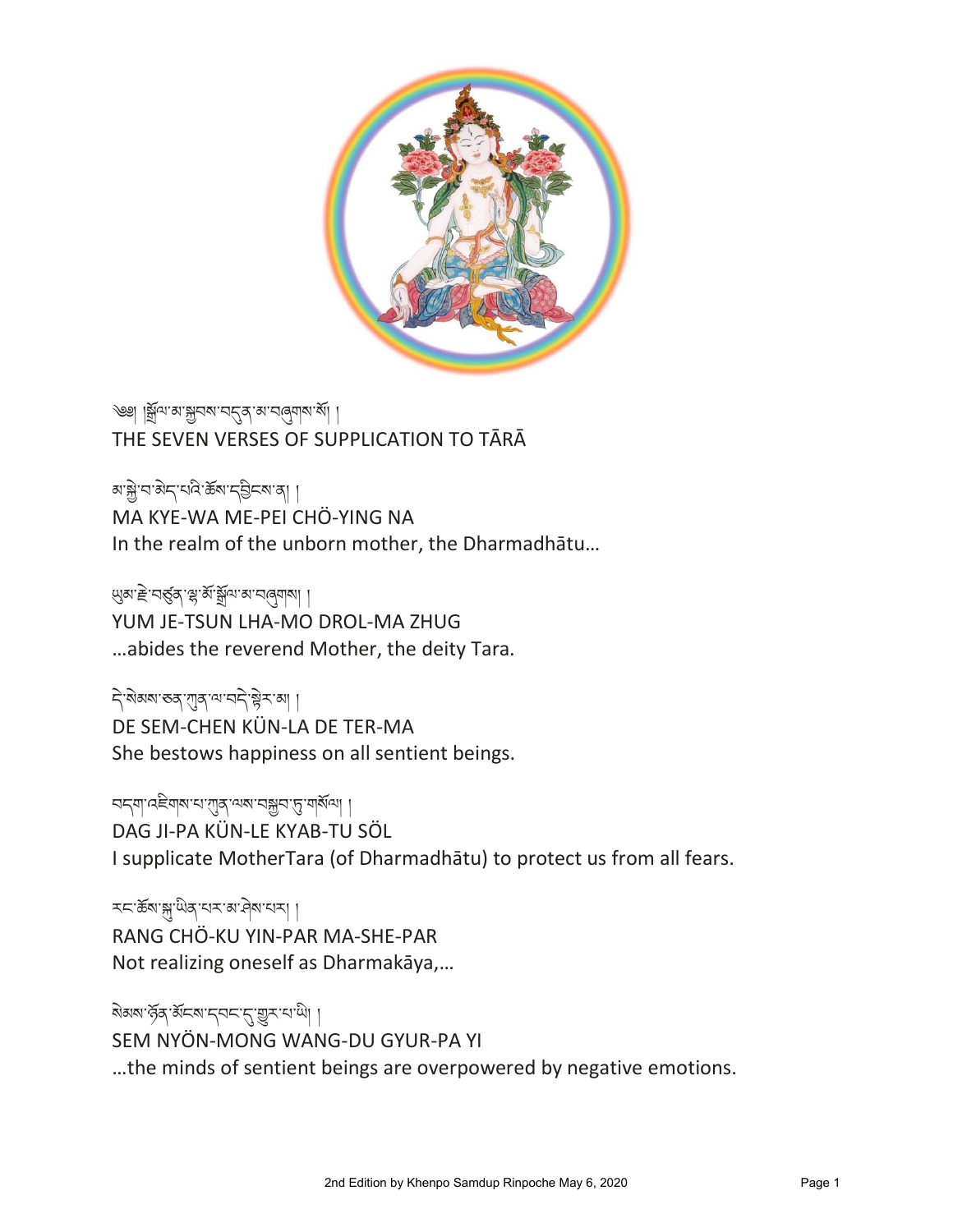<u>ঝান্মেঁ বাৰ পোৱ</u>ৰ পৰা বিদ্যালয় কৰি কৰি পৰা

MA KHOR-WAR KYAM-PA'I SEM-CHEN LA These beings wandering in Samsara are my mothers…

## <u></u> ৬ জুমা বুলু জুমা বিদ্যালী ।

YUM LHA-MO KHYÖ-KYI KYAB-TU SÖL

I supplicate Mother Tara Deity (of Great Compassion), please protect us.

# ཆྒྲོས་སིང་ནས་རྒྱུད་ལ་མ་སྐྱྐྱེས་པར། །

CHÖ NYING-NE GYÜ LA-MA KYE-PAR If the meaning of dharma is not born in one's heart,

#### ঘাম্বন'ৰ্জ্ঞা'শী'ৰ্ট্ৰুম'ন্নহানম'ৰ্মা ।

THA-NYE TSIG-GI JE-DRANG NE

…one just follows the words of conventional meaning.

#### གྲུབ་མཐའ་ངན་པས་བསླུས་པ་ལ། །

DRUB-THA NGEN-PE LÜ-PA LA We are deceived by delusory philosophical views and dogmas.

## ཡུམ་ཡང་དག་གི་ལྷ་མྒྲོས་བསྐྱབ་ཏུ་གསྒྲོལ། །

YUM-YANG DAG-GI LHA-MÖ KYAB-TU SÖL I supplicate Mother Tara of Perfect Wisdom, please protect us.

## རྒྲོགས་པར་དཀའ་བ་རང་གི་སྐྱེམས། །

TOG-PAR KA-WA RANG-GI SEM It is difficult to understand our own mind is Buddha's mind

#### अर्धेद अषा ग्रॅंबिष संस्था के अर्थ अपना

THONG-NE GOM-PAR ME-CHE-PAR Seeing (nature mind) but not familiarizing with it through parctice

#### བ་བ་ངན་པས་གཡྐྱེང་བ་ལ། །

CHA-WA NGEN-PE YENG-PA LA we are lost in unwholesome worldly activities.

#### <u> </u> খুম'নুৰ'ঘনি'শ্ল'র্মুম'দু'মার্মা ।

YUM DREN-PA'I LHA-MO KYAB-TU SÖL I supplicate Mother Tara of Perfect mindfulness, please protect us.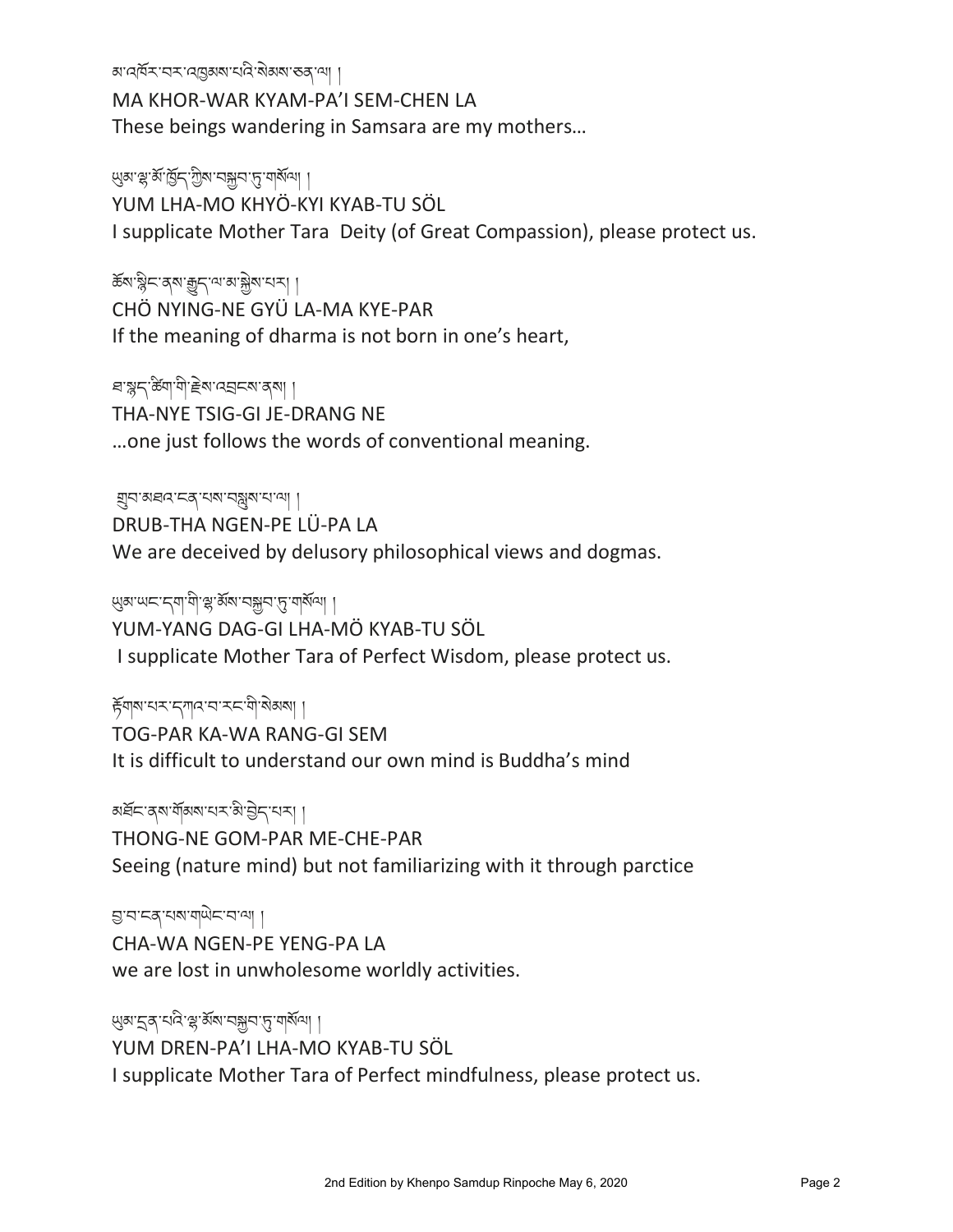ষ্টি মুখ্য বিধাপাৰী বিধাপা

SEM RANG-JYUNG NYI-ME YE-SHE LA

The absolute nature of mind is self-arisen, non-dual Buddha wisdom.

## শব্দ্বিম'ম্ভ'ৰে≅হি'ব্ৰাম'কৰাম'শ্ৰীমা ।

NYI-SU DZIN-PA'I BAG-CHAG-KYI

Yet, because of habitual grasping to dualistic conception,

#### ཇི་ལྟར་བས་ཀང་བཅིངས་པ་རྣམས། །

JI-TAR CHE-KYANG CHING-PA NAM We are bound by it, no matter what we do.

## ্ষ্মান'মান্ত্ৰী ক্ৰ'ড্ৰ' মুখ্য মুখ্য মন্ত্ৰী এই মান স্বাৰ্থী

THUG-NYI ME-KYI LHA-MÖ KYAB-TU SOL

I supplicate Mother Tara of Non-dual Wisdom, please protect us.

#### ཡང་དག་གི་དྒྲོན་ལ་གནས་བས་ཀང་། །

YANG DAG-GI DÖN-LA NE-CHE KYANG Although we abide in the perfect meaning of absolute truth

## ক্সু'ব্ছম'শ্ৰী'দ্বি'ব্ছম'ৰী'ব্ৰম'থমা।

GYU DRE-KYI TEN-DREL MI-SHE PE

We do not understand the interdependence of cause and effect on the relative level.

# ཤྐྱེས་བའི་དྒྲོན་ལ་རྒྲོངས་པ་ལ། །

SHE-CHE'I DÖ-LA MONG-PA LA We are ignorant about the true reality of phenomena

## ཡུམ་ཀུན་མཁྱྐྱེན་གི་ལྷ་མྒྲོས་བསྐྱབ་ཏུ་གསྒྲོལ། །

YUM KÜN-KHYEN-GYI LHA-MÖ KYAB-TU SÖL I supplicate Mother Tara of (Two-truth) Omniscience, please protect us.

#### গ্রুঁম'হ্রন্ম'ব্রম'মান্দি'মক্তর' প্রহ্ম'কবা।

TRÖ-DREL NAM-KHA'I TSEN-NYI CHEN

Like the nature of space, which is beyond all conceptual limits.

### ঘঝম'ৰুদ্'দ্'দ্দ'দ্ট্ৰস'ৰ্মদ'য়ীমা । THAM-CHE DE-DANG YER-ME KYI The reality of all conditioned phenomena is no different from that